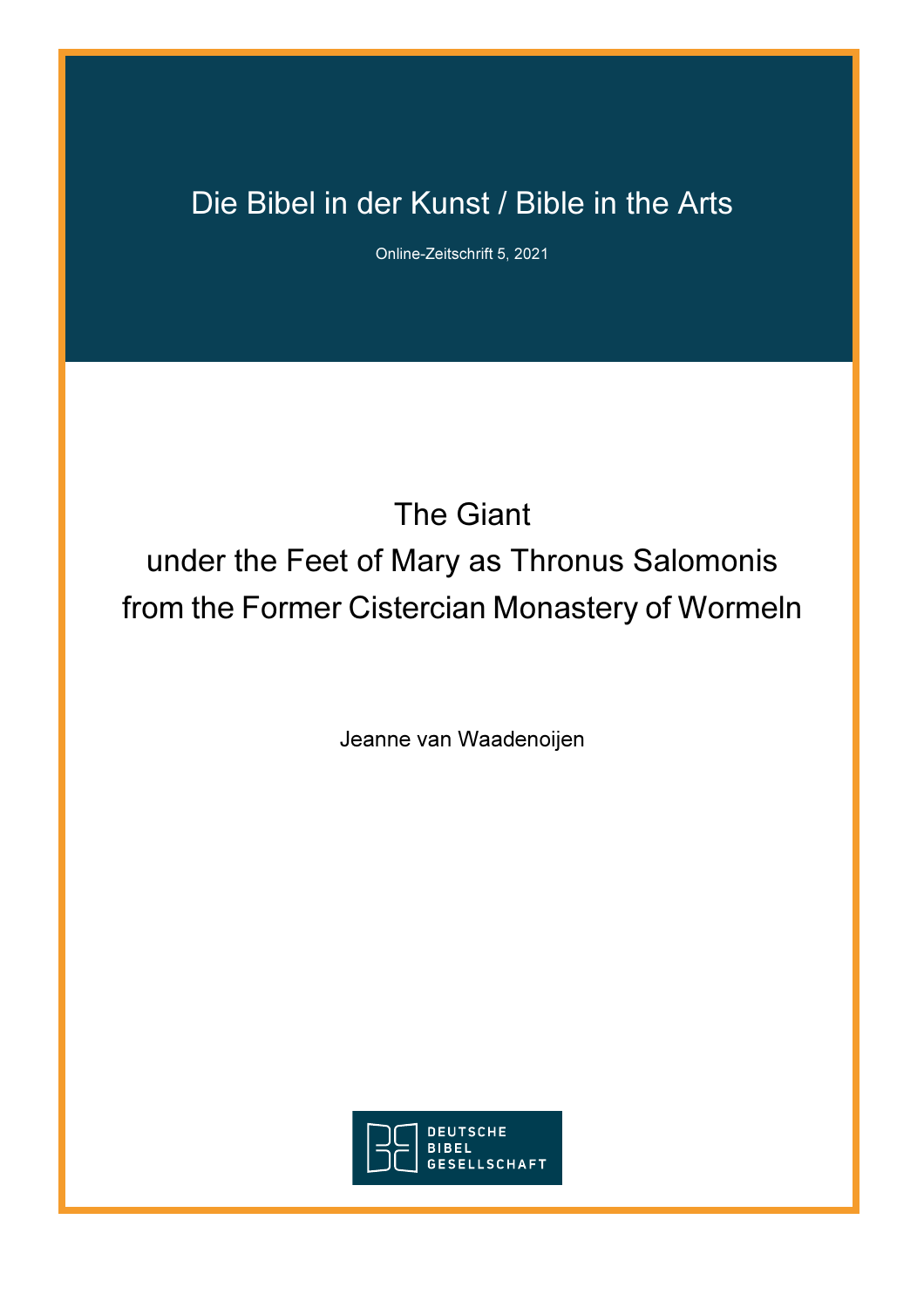## The Giant

# under the Feet of Mary as Thronus Salomonis from the Former Cistercian Monastery of Wormeln

Jeanne van Waadenoijen

Art historian, independent researcher

#### **Abstract**

Zur Sammlung der Gemäldegalerie der Staatlichen Museen zu Berlin gehört ein Marienbild, das aus dem ehemaligen Zisterzienserinnenkloster in Wormeln stammt. Es wurde in der zweiten Hälfte des 14. Jahrhunderts geschaffen und stellt die Gottesmutter stehend unter einer Art Baldachin dar, mit dem Kind auf dem Arm, umgeben von vielen Gestalten mit Spruchbändern sowie einem toten Riesen in einem offenen Grab unter ihren Füßen. Im 19. Jahrhundert hat Ferdinand Piper die Texte der Spruchbänder entziffert und die Gestalten identifiziert. Allerdings ist seine Interpretation des toten Riesen im offenen Grab wenig überzeugend. Unter Verweis auf Ps 19:6 (= Vulgate Ps 18:6) meint er, der Riese verweise auf Christus, der aus Marias Schoß kommt wie der Bräutigam aus seiner Brautkammer. Andere haben ebenso wenig überzeugend Nimrod oder Adam vorgeschlagen. Die Bedeutung des Riesen ist m.E. von Baruch 3,26–28 her zu verstehen. Hier ist von Riesen die Rede, die in ihrer Torheit untergegangen sind, weil sie die Weisheit nicht hatten. Damit verweist die Darstellung auf theologische Dispute über Wissen und Weisheit. Nicht die Dialektik, sondern die Liebe zu Gott und Kontemplation führen zur Weisheit, Christus und Gott.

## 1. Introduction

In 1810, during the turbulent years of the Napoleonic Wars, the Cistercian monastery of Wormeln near Warburg in Westphalia shared the fate of so many religious institutions in that period. The monastery was closed down and its belongings were dispersed. A large panel with the image of a standing Virgin with Child surrounded by numerous figures with scrolls by an unknown Westphalian painter active in the second half of the fourteenth century turned up in a private collection in Cologne and was subsequently donated to what is now the Staatliche Museen zu Berlin. Here the painting was restored and transferred from wood to canvas. $^{\rm 1}$  The composition, as well as the iconography, indicates that the painting, which measures 110 x 208 cm, was originally somewhat larger.<sup>2</sup>

 $\overline{\phantom{a}}$ 

<sup>1</sup> Eckhardt, Maria, 77–81.

 $\mathfrak{p}$ Eckhardt, Maria, 78.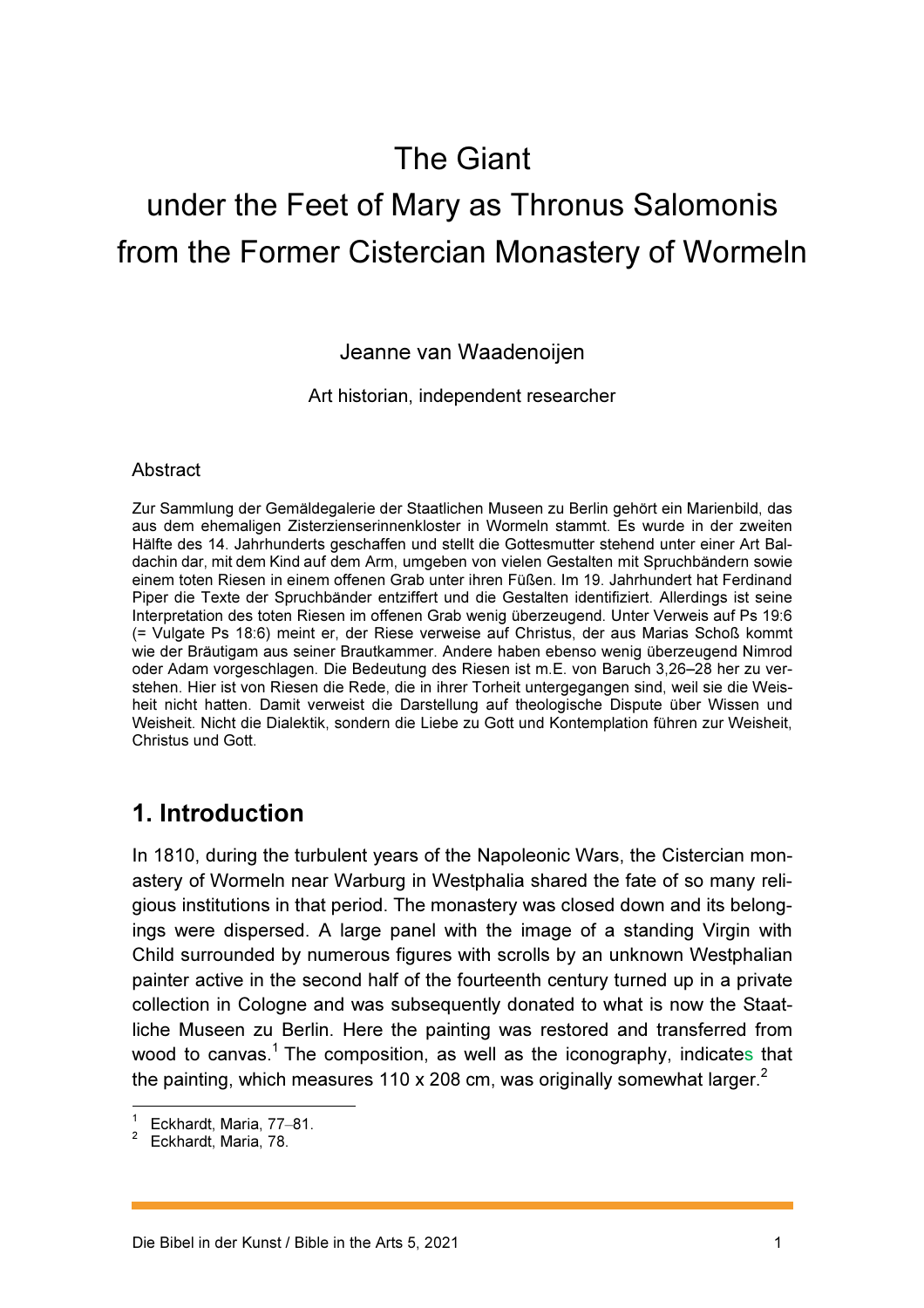## 2. The painting



Anonymous artist, ca. 1360-1380, Mary as Throne of Solomon (canvas transferred from panel, 110 x 208 cm). Staatliche Museen Berlin. © photo: Gemäldegalerie der Staatlichen Museen zu Berlin / Stiftung Preußischer Kulturbesitz. Photographer: Jörg P. Anders.

The importance of the painting lies not so much in its artistic qualities as in its unique iconography. Mary with the Christ Child forms the centre of the composition. She is represented standing with the Child in her arms in front of a large golden disc under a kind of canopy, an architectural structure something between a tabernacle and the gateway to a castle or a town, with two angels making music on the ramparts. Mary looks at the Infant Jesus who is holding a finger to his lips. She wears a crown of twelve stars while her feet rest on a crescent. Below the crescent, in an open tomb, lies a corpse enveloped in a white shroud. The tomb bears the inscription TU(M)BA GYGA(N)TIS. On Mary's left, the Annunciation is represented, the angel of the Annunciation holding a scroll with the words AVE MARIA GRACIA PLENA D(OMI)NUS TECUM, while on her right side the Nativity is represented. Beneath both the Annunciation and the Nativity stands a bearded man with a scroll alongside a number of remarkable compartments; in each one there is a small lion with a scroll, six on either side. In addition we can see a series of figures with scrolls on pedestals in two rows of niches on either side of the tabernacle. The niches in the upper row contain male figures, the niches in the lower row female figures. Two women with scrolls sitting on either side of the tomb under Mary's feet complete the picture.

Nothing is known about the history of the painting before it was removed from the monastery. Yet its subject, the Virgin Mary tenderly looking at the Christ Child in her arms, makes it likely that the painting was made as an altarpiece for the nunnery where it was found. The Order of Cistercians, the monastic order to which the nuns belonged, was a reformed Benedictine order. It followed the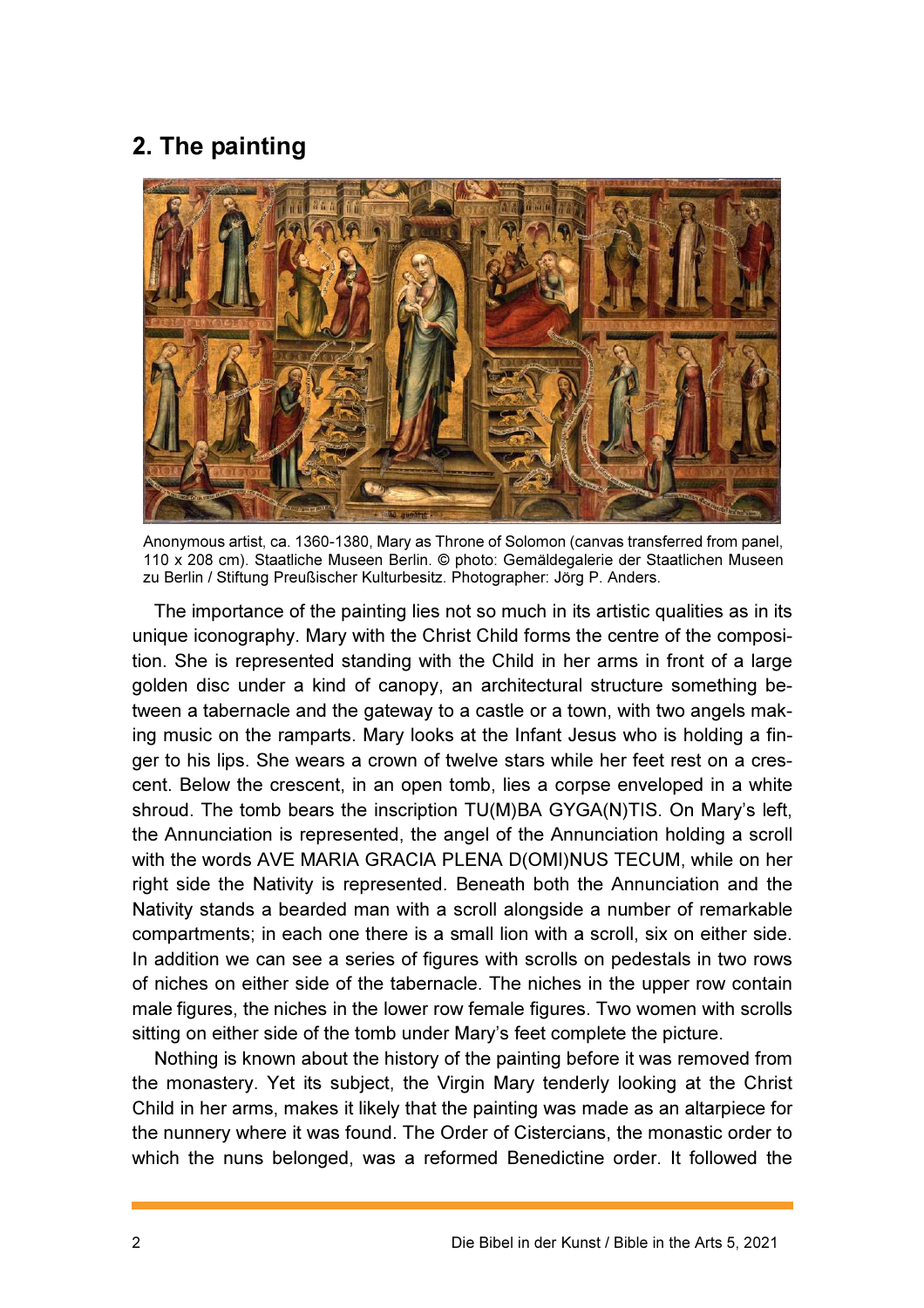Benedictine rule with its emphasis on simplicity, poverty, and manual work. Who entered a monastery forsook the world to dedicate his or her life entirely to God. The liturgies of Mass and Divine Office, the prayer service that ensures the praise of God at regular intervals throughout the day, defined the day of the community in prayers, reading and manual labour for their livelihood. The texts of the liturgies are composed of passages from the Bible, from the works of the Fathers of the Church, of antiphons, responsories, hymns and sequences composed in praise of God, Christ and Mary. Under the influence of its undoubtedly most famous abbot, the theologian and mystic Bernard of Clairvaux (1091–1153) noted for his devotion to the Virgin, all Cistercian monasteries were founded in honour of Mary, and their churches dedicated to the Virgin under the title of the Assumption, 'Queen of Heaven and Earth'. Each church had an altar dedicated to the Virgin before which the community assembled for the daily recital of the Little Office of the Blessed Virgin Mary. The day started and ended with the praise of Mary.<sup>3</sup>

## 3. The giant in the tomb

The painting from the Wormeln convent was subject of an extensive study by Ferdinand Piper, published in 1873.<sup>4</sup> He deciphered and traced the provenance of most of the texts on the scrolls. This permitted the identification of all the figures, except for the corpse in the open tomb. From the inscription on the tomb, we can deduce that the dead man is a giant, but who this giant is, and what he represents, remained obscure. Piper supposed a connection between the giant in the tomb and the giant from Psalm 19:6 (= Vulgate Ps 18:6).<sup>5</sup> The verse compares the sun to a bridegroom who, coming out of his bridal chamber, rejoices to run its course as a giant (*ut gigans*).<sup>6</sup> Piper interpreted the giant in the tomb as a prefiguration of Christ who came out of Mary's womb as the bridegroom out of his chamber, whereas his lying in a tomb signifies his defeat of death. However, the place under the feet of the Virgin suggests that the giant is vanquished than victorious. Others connected the giant with Nimrod and identified him with the Antichrist.<sup>7</sup> Christoph Gerhardt suggested that the giant in the tomb represents Adam, type of Christ.<sup>8</sup> These interpretations are more compatible

 3 Cfr. J.A.F. Kronenburg, Maria's heerlijkheid in Nederland: geschiedkundige schets van de vereering der H. Maagd in ons vaderland, van de eerste tijden tot op onze dagen, III, 193. St. Beissel, Geschichte der Verehrung Marias in Deutschland während des Mittelalters, 1909, 195–210.

<sup>4</sup> Piper, Maria, 97–137.

 $<sup>5</sup>$  Piper, Maria, 133–134.</sup>

<sup>&</sup>lt;sup>6</sup> The Bible citations in this paper are from the Douay-Reims Catholic Bible, a translation of the Latin Vulgate, online version, <u>http://www.drbo.org</u>, accessed on March 15, 2021.<br><sup>7</sup> Eakhardt, Maria, 29

Eckhardt, Maria, 80.

<sup>8</sup> Gerhardt, Tumba, 247–275.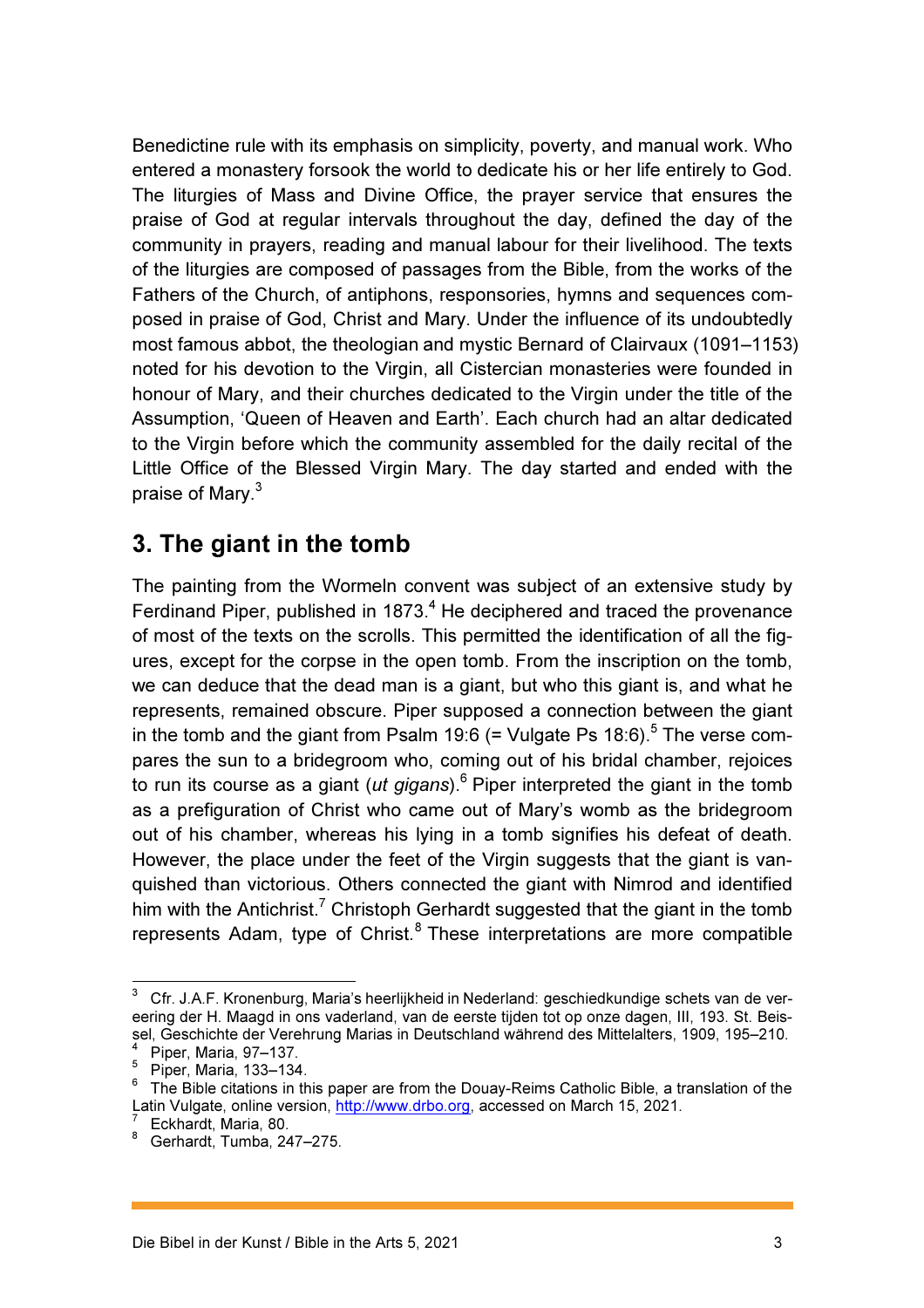with the place where the giant finds himself, but raises the question why, if he is supposed to represent Nimrod or Adam, the inscription does not mention him as such, the more so since all the other figures have their names inscribed on their scrolls. Evidently, the dead body is not that of a particular giant.

#### 3.1. Towards a new interpretation of the giant

Psalm 19:6 (= Vulgate 18:6) is not the only scriptural passage that mentions a giant. Giants are mentioned in Genesis, Proverbs, Wisdom, Ecclesiasticus, Isaiah, and in Baruch. This last book is a deuterocanonical book. This means that it is not included in the Hebrew Bible, but in the Septuagint and the Vulgate, the authoritative Bible of the Catholic Church. The passage in which Baruch mentions the giants, a eulogy of Wisdom, was incorporated into the text of the liturgy of Mass, and therefore will have been well known.<sup>9</sup> Baruch's prophecy opens with the words:

Hear, O Israel, the commandments of life: give ear, that thou mayst learn wisdom. How happeneth it, O Israel, that thou art in thy enemies' land? Thou art grown old in a strange country, thou art defiled with the dead: thou art counted with them that go into hell. Thou hast forsaken the fountain of wisdom: For if thou hadst walked in the way of God, thou hadst surely dwelt in peace forever. (Bar 3:9–14)

The prophet points out that many did not discover wisdom, among them the giants, of great stature, expert in war.

The Lord chose not them, neither did they find the way of knowledge: therefore did they perish. And because they had not wisdom, they perished through their folly. (Bar 3:28)

This passage is likely to be the source of the dead giant under the feet of the Virgin.

To make my point it is necessary to return to the context in which the giant appears. Central to the representation is the Virgin Mary, Mother of God. Images rich in references to her part in God's plan of salvation surround the Virgin. The Christ Child, the incarnation of the Word, divine wisdom, holds a finger to his lips, the gesture of silence, silence before the profound and arcane mystery of the incarnation of the Word, of the birth of Christ the Redeemer from a virgin represented by the Annunciation and the Nativity left and right of Mary, a mystery that reason cannot understand and that no words can explain.<sup>10</sup> The female figures in the niches on either side of the Virgin Mother are the personifications

erd and the matter of the Catholic liturgy of Holy Saturday and the fourth lesson of the Vigil of the Vigil of Pentecost in the Cistercian missal.

<sup>&</sup>lt;sup>10</sup> See Bonaventura, De Annuntiatione B. Virginis Mariae, Sermo I, in Opera, IX, 657: 'Quia mysterium dominicae incarnationis ita est arcanum et profundum, ut nullus intellectus valeat hoc capere, nulla lingua valeat explicare;….'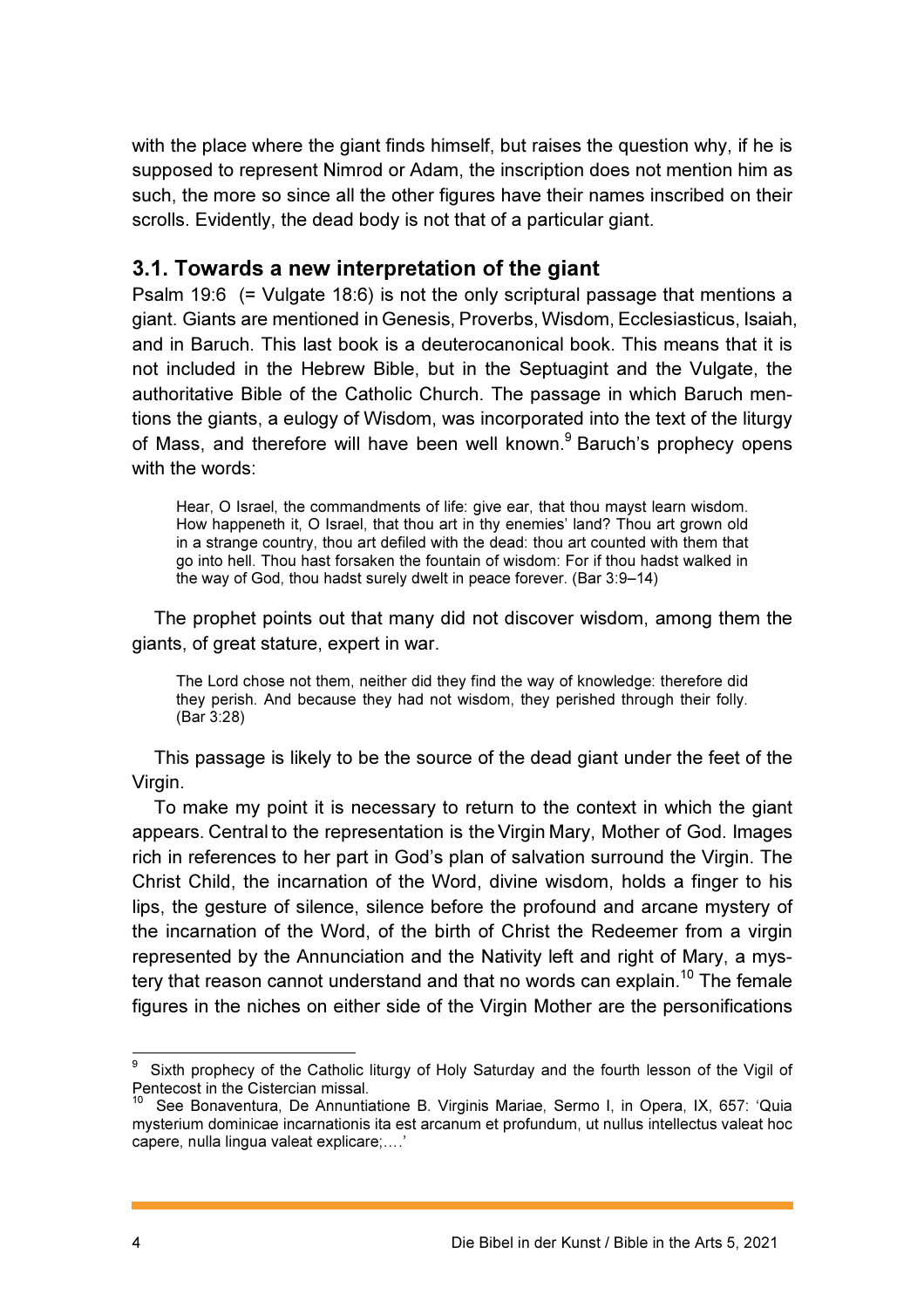of the virtues Mary possessed the moment of her immaculate conception. Because of these virtues she found favour in the eyes of the Lord, evident from the texts on their scrolls taken from Luke's Gospel (Luke 1:28–38).

### 3.2. The virtues of Mary

From left to right the following virtues are represented with their words:

Discretio (discernment): DISCRECIO . COGITABAT Q(UA)LIS EST ISTA SALU-TACIO (she thought within herself what manner of salutation this should be),

Verecundia (modesty): VERECU(N)DIA . QU(A)E CU(M) AUDISSET TURBA-TA (EST) IN SERMONE EIUS (who having heard, was troubled at his saying),

Virginitas (virginity): VIRGI(NI)TAS . (Q)ONIA(M) VIRUM NON CO(G)NOSCO (because I do not know a man),

Humilitas (humility): HU(M)ILITAS . ECCE ANCILLA D(OMI)NI (behold the handmaid of the Lord) and

Oboedientia (obedience): OBEDE(N)CIA . FIAT MICHI (!) SECU(N)DU(M) (VERBUM TUUM) (be it done to me according to thy word).

Over each Virtue stands a male figure carrying a scroll with the name of a Church Father and a quotation from the work that refers to the Virtue over which he stands. At the extreme left a fragment of a scroll with the words ...VIRGO (?) IP(S)A ET MAT(ER) D(OMINI) is still visible, indicating that the panel originally was larger on that side and would have shown a sixth virtue with Church Father. The words on the scroll stems from a homily of Origen who, therefore, would be the sixth Father, but from the text it cannot be deduced who could have been the sixth Virtue and which words from the Gospel she represented.<sup>11</sup> Since the homily addresses Mary's purity and the miracle of the virgin birth, it is plausible that she was Castitas (chastity). The texts on the scrolls of the Church Fathers read (from left to right):

over Discretio: FULGENIUS . MARIA CO(N)STA(N)TER ELOQUITUR PRU-DE(N)T(ER) INTERROGAT (how firmly Mary expressed herself, how prudently she spoke),

over Verecundia: BEDA . DISCE VIRGINE(M) MORIBUS DISCE VERICU(N)- DIAM (!) (hear what virginal manners, hear what modesty),

over Virginitas: GREGORIUS . NES (......VIR)G0 VIRUM PEPERIT SI..NE DO-LORE SALUTARE (the Virgin, not knowing man, brought forth the Saviour without pain),

over Humilitas: BERNHARDUS . MATER DOMI(NI) ELEGIT(UR) ET ANCILLA(M) [NUNCUPAT] (she is the chosen Mother of the Lord, and she calls herself His handmaid), finally

 $\overline{\phantom{a}}$ <sup>11</sup> Origen, In diversos, Homilia I, in: Tertius Et Quartus Tomi Operum Origenis Adamantii : quorum Tertius complectitur, post Apologiam explicanda venundantur Ioanni Paruo, Iodoco Badio, et Conrado Resch, 1522, fo. CXVv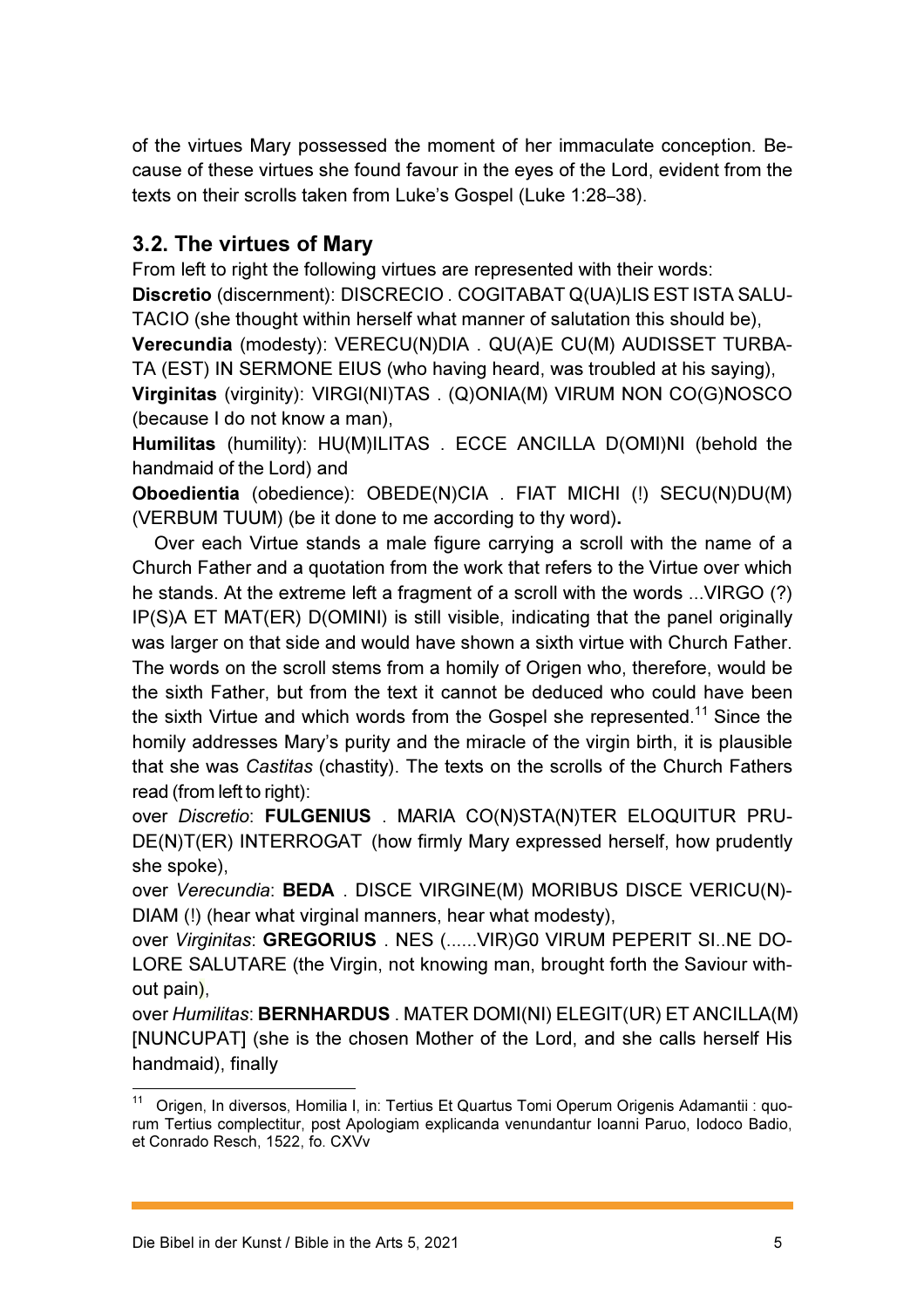over Oboedientia (obedience) AUGUSTINUS (!). O FELIX OB(EDIENC)IA Q(UAE) DU(M) HU(M)ILIT(ER) (FIDEM) DEDIT DEU(M) I(N)SE (?) CO(N)CEPIT (O happy obedience, who humbly believing conceived God.)<sup>12</sup> Most of the texts on the scrolls form part of the Cistercian breviary.

#### 3.3. The heathen witnesses

The prominence given to the Virtues indicates that the virginal Mother of God is the protagonist. This is stressed by the presence of pagan writers and prophetesses who all refer to the miracle of the virgin birth. The bearded man beneath the Annunciation holds a scroll with the words: VERGILI(US) . ULTIMA CU(M)MEI IAM VE(N)IT CARMINIS A(E)TAS MAGNUS AB ETERNO SA(N)[U]TORUM <?> NA(S)CITUR ORDO. (Now is come the final era of the Cumaean song; The great order of the ages is born afresh). He represents the Latin poet Virgil (70 BC-19 BC), and the words on the scroll derive from his Fourth Eclogue where he speaks, referring to the sayings of Cumae, of the dawning of the Golden Age with the return of the Virgin and the birth of a child.<sup>13</sup> The sayings of Cuma, the Cumaean song, is the oracle of the Cumaean sibyl. Sibyls were female seers from the ancient world. Their oracles were handed down in verses of difficult interpretation. Early Christian writers thought their oracles foretold the coming of Christ. Augustine (345–430) saw in Virgil's Fourth Eclogue the prophecy of the coming of Christ's reign, dictated by the Cumaean sibyl.<sup>14</sup> Centuries later, Thomas Aquinas (1225–1274), referring to Augustine, mentions the sibyls as examples of pagans who clearly prophesied Christ because of revelations given to them by angels.<sup>15</sup> On the authority of Augustine's works, the sibyls found their way to the liturgy where they find their place beside the Old Testament prophets. $^{16}$ 

The bearded man beneath the Nativity holds a scroll with the words: ALBU-MASAR . IN PRIMA FACIE VIRGINIS ASCE(N)DET VIRGO PULCHERRIMA HO(N)ESTA (ET) MU(NDA) ? ET SEQ(UITUR) NUTRET PUERUM Q(AE)DAM GENS VOCAT IH(ESU)M. (In the first face of the Virgin [in the first decan of the sign of the Virgin] arises a most beautiful, honest and pure ? virgin and it follows: she nurtures a child called by some people Jesus.) Albumasar, the Latin corruption of the Arab Abu Ma'shar, was an astrologer who lived from ca. 805–885 in Mesopotamia. The words on the scroll derive from his Introductorium maius in

 $\overline{\phantom{a}}$  $12$  The text on Fulgentius's scroll derives from a sermon by Fulbert (Sermo IV De Nativitate Beatissimae Mariae Virginis, PL 141, 322C). The full text of the much damaged verse on Gregor's scroll (Piper, 109), the first verse of an antiphon, should read Nesciens Mater Virgo virum, peperit sine dolore: Salvatorem sæculorum.

Virgil, Ecloga 4, 4–5.

<sup>14</sup> Augustine, De civitate Dei, X, 27. See for Virgil Wlosok, Rollen, 263–266.

<sup>15</sup> Thomas Aquinas, Sententiae, Libr. III Dist XXV. Quaest. II, art. 2.

Sequences Laetabundus (Come rejoicing) and Dies Irae (the Day of Wrath).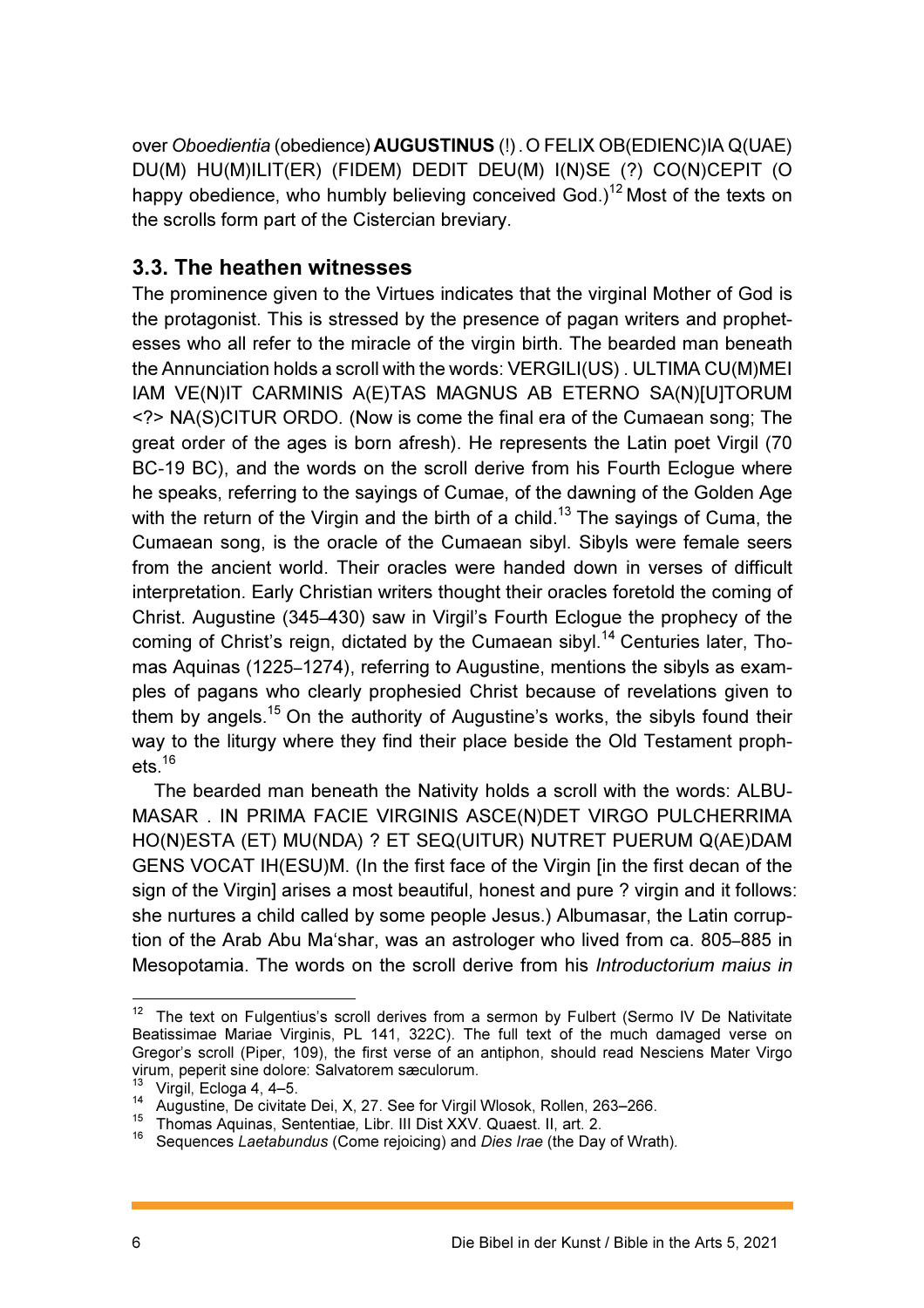astrologiam, or astronomiam (the two disciplines were synonymous at that time), translated from Arab into Latin in the twelfth century both by Juan of Seville, better known by his Latin name Johannes Hispanus or Hispalensis, and Herman of Carinthia. It is an introduction to astrology, in which the author tries to give astrology a scientific basis with the help of Aristotelian ideas and concepts. Abu Ma'shar was the most influential authority on astrology during the Middle Ages in Europe.<sup>17</sup>

The woman sitting down at the side of Virgil holds a scroll with the text IAM REDIT (ET) VIRGO REDEU(N)T SAC(UR)NIA REGNA ET NOVA PROGENIES ECEL OMITTITUR ALTO. FELIX ILLE DEUS LIGNO QUI PE(N)DET AB ALTO. (Now returns the Virgin, returns the age of Saturn and the new generation comes down from heaven. Blessed is that god who hangs on high from the tree). Since the first part of the phrase derives from the Cumaean song quoted by Virgil, the woman will represent the Cumaean sibyl. The text on the scroll of the woman at the side of Albumasar identifies her as the Samian sibyl: SIBILLA SAMIA (SANYA?) . VENIET AGNUS DEI CELESTUS(!) HU(M)ILIAVITUR (!) DEUS IUNGET(UR) (!) DI(VI)NIATI HU(M)ANITAS (ET) PUELLARI OFFICIO EDUCABIT(UR) DEU(S) DEU(S) ET HOMO. (The heavenly lamb will come, the god will be humiliated, humanity will be joined with divinity, the god will be raised to human duty, god and man.)<sup>18</sup> Familiarity with Virgil, the sibyls and Albumasar was not limited to scholars like Albert the Great (d. 1280) and Thomas Aquinas. In the widely read Roman de la Rose, an allegory of love life, its author, Jean le Meun (d. 1305), has Nature refer to Virgil and Albumasar, pagans who predicted the birth of Christ from a virgin, a miracle beyond Nature's possibilities.<sup>19</sup> The texts on the scrolls of the Virtues, the Church Fathers, Virgil, Albumasar and the sibyls all refer to the incarnation of Christ, to the realisation of God's Plan of Salvation with the cooperation of the virtuous and pure Virgin Mary, predicted even by pagans, who by their prophecies bear witness to the universality of Christ's truth.

#### 3.4. The throne of Solomon

The twelve small lions with their scrolls in the compartments at either side of the Virgin refer also to the Mother of God and her part in the divine plan of salvation. Both the lions and the Virtues can form part, as Piper pointed out, of representations of Mary as Throne of Solomon.<sup>20</sup> Mary is the wondrous throne made by King Solomon referred to in the Book of Kings, according to a sermon attributed to Nicolas of Clairvaux (d. ca. 1176), delivered on the occasion of the feast of

 $17$ See for Abu Ma'shar García Avilés, Alfonso, 189-200.

 $18$  Virgil, Ecloga 4, 6.

<sup>19</sup> Roman de la Rose, Jean Danielou (ed.), 1972, vs. 19169–19190.

Piper, Maria, 112; Wormald, Throne, 532–539.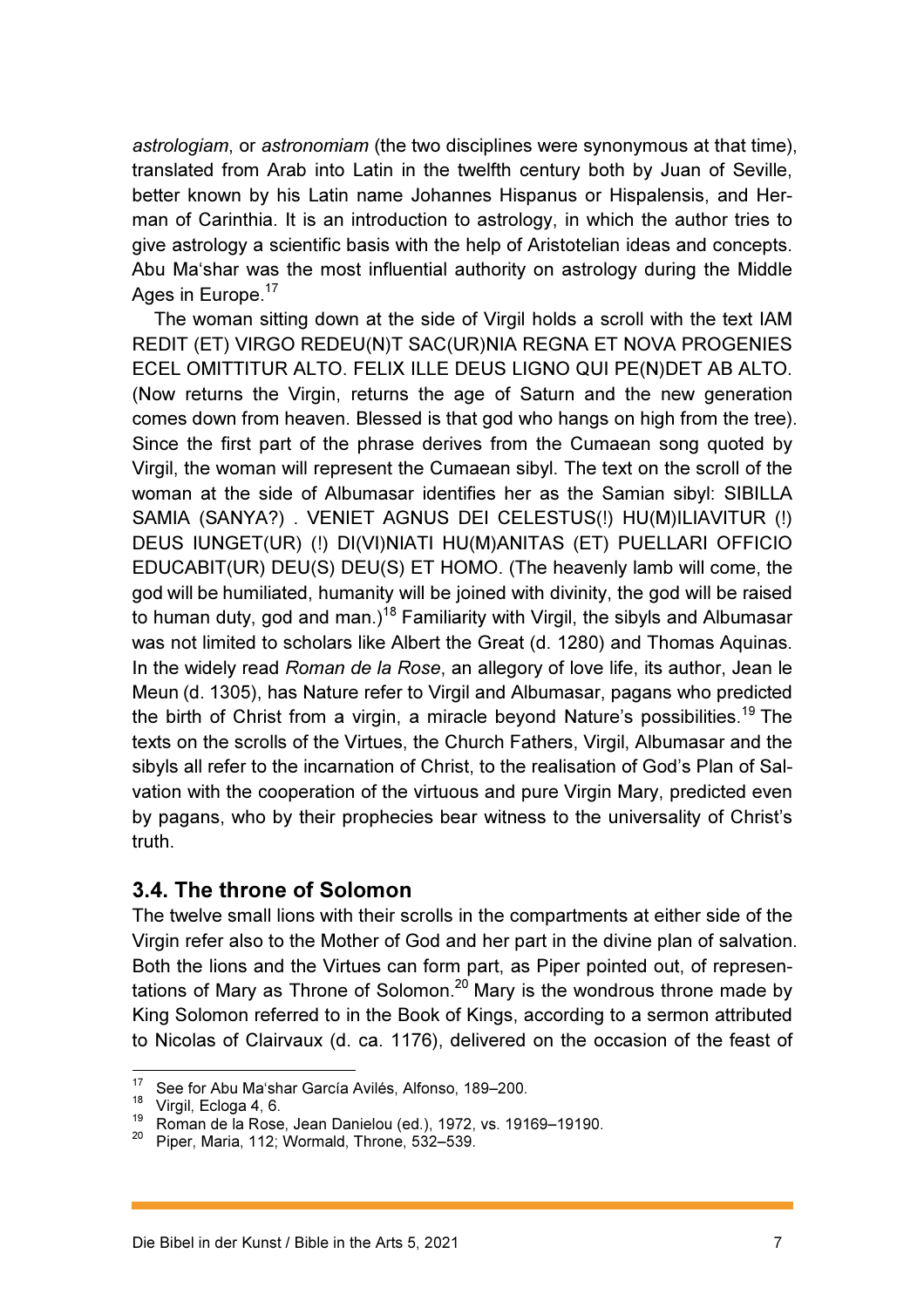the Nativity of the Holy Virgin.<sup>21</sup> The wise Solomon, in a typological sense, is the Wisdom of God, Christ, who made a throne, that is, the womb of the immaculate Virgin. According to the description in the Book of Kings, Solomon's throne had six steps. 'And twelve little lions stood upon the six steps on the one side and on the other.' (1Kgs. 10:20) Nicolas compares in his sermon the twelve small lions on the steps with the Twelve Apostles, and indeed, the scrolls of the small lions of the painting from Wormeln bear each the name of an apostle followed by a verse from the Credo. From left to right and from top to bottom are represented

PETRUS . CREDO I(N) DEU(M) PATRE(M) OMNIPOTE(N)TEM. (I believe in God the Father Almighty),

JOHANNES . QUI CO(N)CEPT(US) (!) EST DE SPIRITU S(AN)CTO. (who was conceived by the Holy Spirit),

ANDREAS . E..(..JESUM) XPM ( and in Jesus Christ),

JACOB(US) . PASSUS SUB PONCIO PILATO. (suffered under Pontius Pilate),

THOMAS . DESCE(N)DIT AD INFER(OS) (?). (descended into hell),

JACOB(US) . DESCENDIT(!) AD CELOS. (ascended into heaven),

PHYLIPP(US). INDE VENTURUS EST ET C... .. (whence He will come ...),

BARTOLOMEU(S) . CREDO I(N) SPIRI(TUM) S(AN)C(T)M. (I believe in the Holy Spirit),

MATHEUS . S(AN)C(T)AM ECCLESIA(M) CATOLI(CAM) (in the Holy Catholic Church),

SYMON . REMI(SIONE)M. (forgiveness of sin),

JUDAS . CARNIS RESURREXIONE(M). (resurrection of the body),

MATHIAS . ET VITA(M) ETERNA(M) AMEN. (and life everlasting amen).

The six steps to Solomon's throne on which the Apostles stand in the guise of small lions lead to Christ, the incarnated Word, the wisdom of God, God in the heavenly Jerusalem. According to the Franciscan theologian and mystic Bonaventura (c1221–1274), in Itinerarium mentis in deum (The mind's road to God), a small, but widely read treatise in which he describes the way to union with God, the six steps to the throne of Solomon are the symbol of the six stages of illumination in the mystic's ascension to God. $^{22}$ 

 $\overline{a}$ 

 $21$  Forsyth, 24–30. See for the attribution of the sermon J. Leclerq, Les collections de sermons de Nicolas de Clairvaux, Revue Bénédictine, 66 (1956), 275.

 $22$  Bonaventura, The mind's road, 18: 'so the microcosm by six successive stages of illumination is led in the most orderly fashion to the repose of contemplation. As a symbol of this we have the six steps to the throne of Solomon [III Kings, 10, 19]'; and 41: 'Now that these six considerations have been studied as the six steps of the true throne of Solomon by which one ascends to peace, where the truly peaceful man reposes in peace of mind as if in the inner Jerusalem; ….'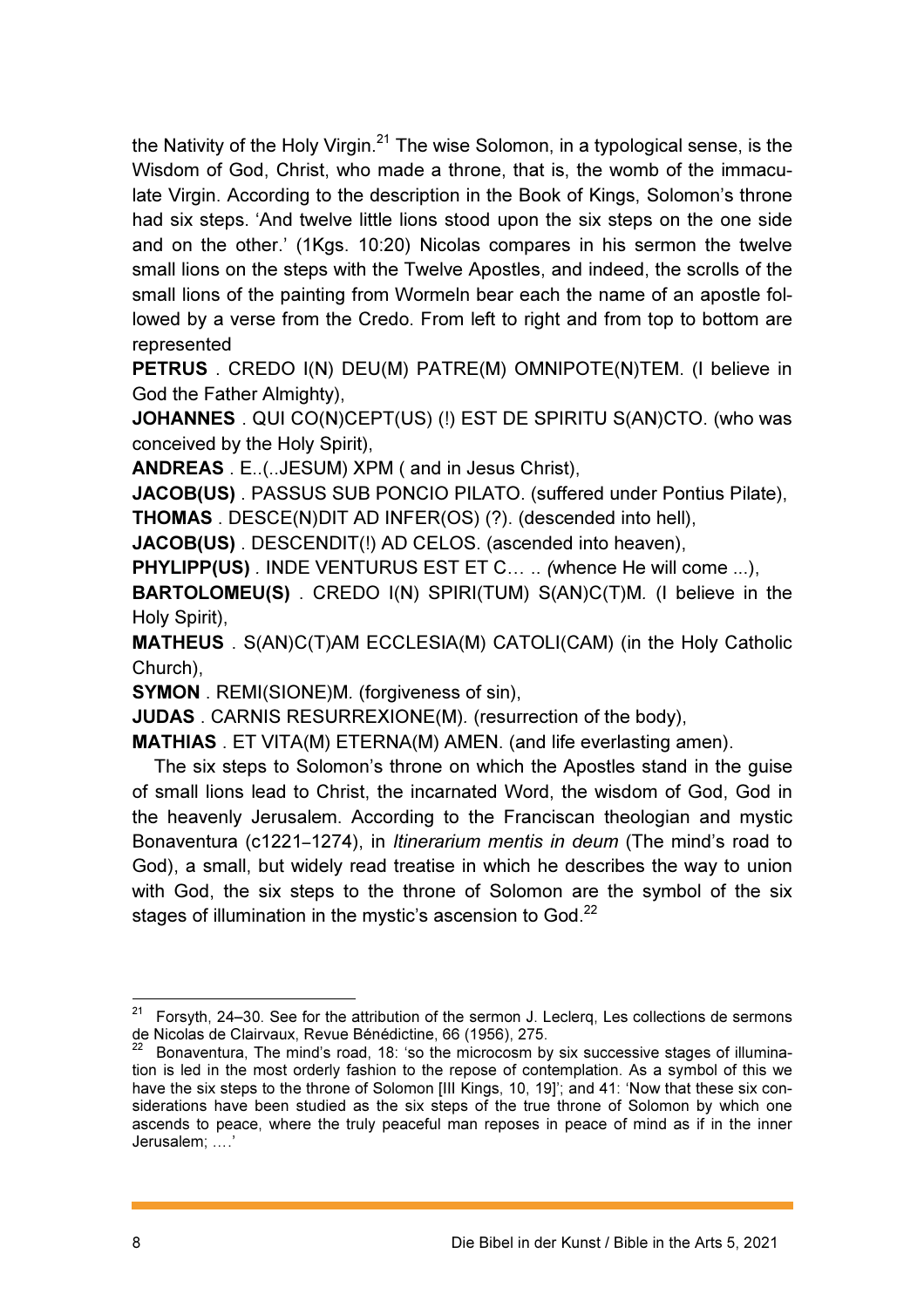#### 3.5. Mary the portal of Heaven

The virtuous and pure Virgin Mary stands with her Son in her arms under a canopy with music making angels, an architectual structure something between the gateway of a castle or town and a tabernacle. It symbolizes the celestial city, but at the same time Mary. She is, in addition to being the seat of wisdom, the tabernacle where He who her created rested (Ecclus 24:11–13), she is also the castellum that Jesus entered (Luke 10:38). The Virgin is the closed gate of the new temple through which God passed (Ezek 44:2). The gate in the picture is a reference to Mary's virginal motherhood, but symbolizes also the entrance to heaven, the heavenly city suggested by the angels on the ramparts. Mary is the 'portal to the life immortal' from the famous hymn Ave Maris Stella, (Hail, Sea-Star), she is the 'ever accessible portal of heaven' from the hymn Alma Redemptoris Mater (O Loving Mother of the Redeemer). She is the 'Queen of Heaven, Lady of the Angels', 'gate of morn, whence the true Light was born' from the hymn Ave Regina Caelorum, (Hail, O Queen of Heaven). These Marian hymns all formed (and form) part of the Cistercian liturgy of the hours.<sup>23</sup> They were recited or sung daily at the end of the day and therefore will have been well known to the nuns who gathered in prayer before the image of the Virgin.

The golden disc, the sun, the crescent and the stars, moreover, denote Mary as the appearance described by John in Revelation 12:1 'And a great sign appeared in heaven: A woman clothed with the sun, and the moon under her feet, and on her head a crown of twelve stars'. This woman was initially identified with the Church, but the Cistercians close to Bernard of Clairvaux (1091–1153) preferred to see in the woman above all Mary taken up into Heaven. $^{24}$  In a famous sermon, delivered on the octave of Ascension Day, which opens with the words from Revelation 12:1, Bernard points out that nothing prevents us from seeing in the woman in the heaven Mary, 'clothed in the garment of the sun, since she has penetrated the boundless abyss of divine wisdom', while 'all foolishness is far below her feet'.<sup>25</sup> For the moon below her feet 'represents not only corruption because of its waning but also a foolish way of thinking.<sup>26</sup>

#### 3.6. The identity of the giant

The waning moon brings us to the giant in the tomb below the feet of Mary. From the several scriptural passages that deal with giants, it is not very clear

 $\overline{a}$ 

 $23$  The English translations are from Matthew Britt (ed), Hymns of the Breviary and Missal, 1922.

<sup>&</sup>lt;sup>24</sup> Piper, Maria, 128.

<sup>&</sup>lt;sup>25</sup> Bernard, Sermons, 57. See also Bonaventura in a sermon on occasion of the feast of the Annunciation (Opera, Vol. IX, 659): 'Mulier amicta sole, scilicet ornata Divinitatis claritate; lunam, temporalium mutabilitatem, habens sub pedibus.' Mary is adorned with the clarity of the divine nature, the moon under her feet signifies the precariousness of the temporal existence.

Bernard, Sermons, 57.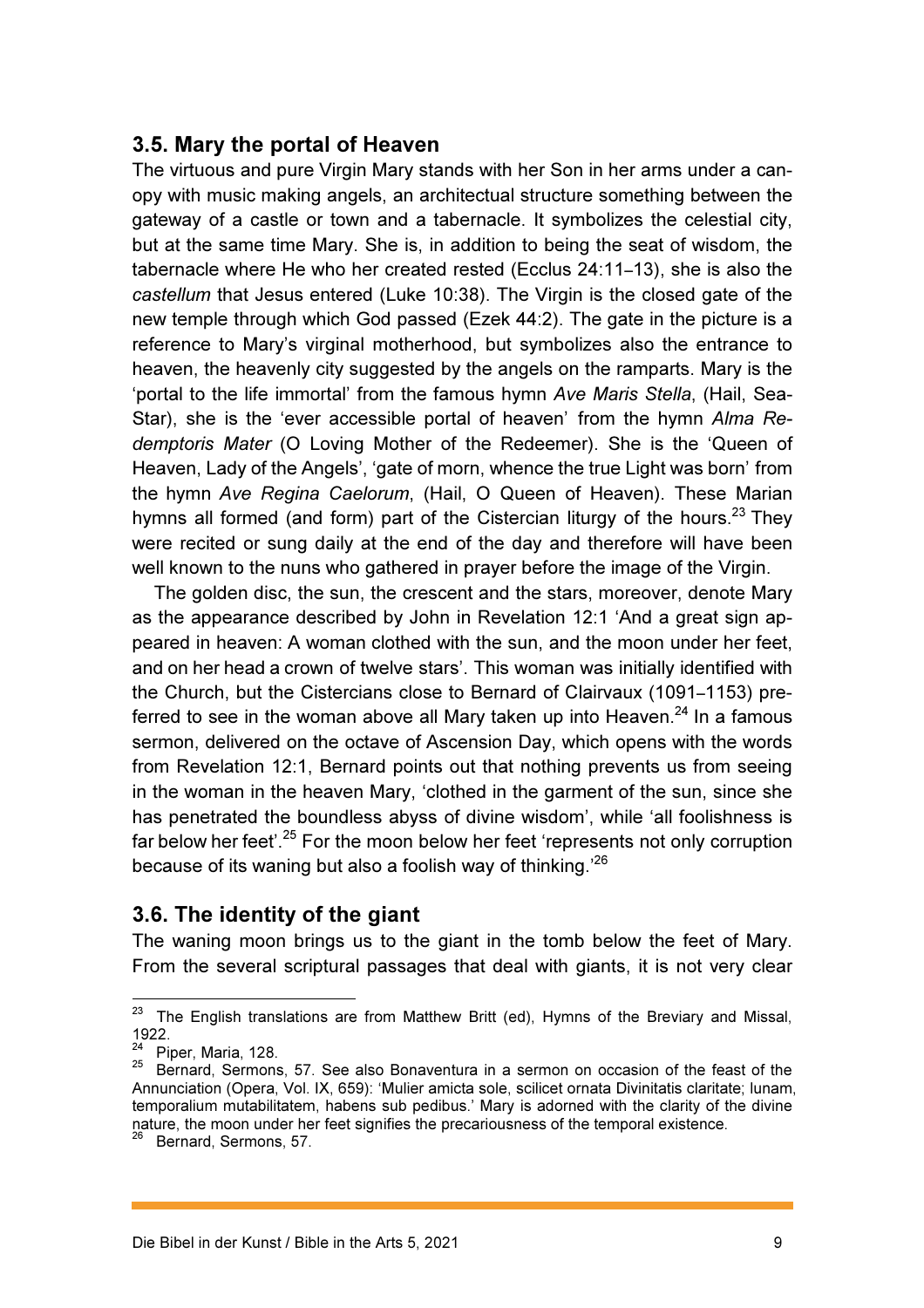who the giants were. Yet the exegetes agree that they were punished for their pride, their lack of fear of God, for their leanings towards all earthly things, and this prevented them from finding the way of wisdom, and so they perished.<sup>27</sup> In a sermon of Bernard of Clairvaux which has as its introductory passage the verse 'Thou hast made known to me the ways of life, thou shalt fill me with joy with thy countenance: at thy right hand are delights even to the end' (Ps  $16:11 =$ Vulgate Ps 15:11), we encounter both Piper's gigas (giant) and Baruch's gigantes (giants).  $^{28}$  In the sermon *gigas* is Christ, rejoicing to run the way, what is more, to climb mountains, to cross hills. The *gigantes* are philosophers rejoicing to run not Christ's way but to seek vainglory with their vacuous ideas. Bernard's cynicism with regard to the philosophers has to be viewed in the light of the academic disputes of his time about the relation between reason and faith, the fight between mystics and dialecticians. To the mystics, usually monks who studied within the walls of a monastery, faith leads to understanding of the truth of Revelation, whereas the dialecticians, those who studied philosophy at what later became the University of Paris, had above all confidence in human intellectual capacity. By applying the method of the newly discovered Aristotelian dialectic based on the principles of logic to the Holy Scriptures, they hoped to come to a deeper understanding of the Word. According to Bernard of Clairvaux, it is pride of the philosophers to think that dialectics will enable them to get to the bottom of the divine mysteries. The only possible way is by love of God and contemplation. 'I have said that to meditate on these things [Christ's life, passion and resurrection] is wisdom.'<sup>29</sup>

The gesture of the Child refers to *silentium*, silence, to a secret knowledge, but silence is also a stage in the mystic's ascent to God, the only possible way to wisdom, described by the great Dominican scholar and mystic Meister Eckhart (1260–1327) in one of his sermons as follows.

If a man will work an inward work, he must pour all his powers into himself as into a corner of the soul, and must hide himself from all images and forms, and then he can work. Then he must come into a forgetting and not-knowing. He must be in stillness and silence, where the Word may be heard. One cannot draw near to this Word better than by stillness and silence: then it is heard and understood in utter ignorance. When one knows nothing, it is opened and revealed. Then we shall be-

 27 See Jerome, Commentarii in Isaiam, VIII, 26 (Migne, PL XXIV, col. 299); Gregory, Moralia in Job, XVII, 21 (Migne, PL 76, cols. 24–25); Auguste, De Civitate Dei, XV, 23.

<sup>28</sup> Bernard, Sermones III, 235: 'Exsultas enim ut gigas ad currendam viam: et non solum currens, sed et saliens in montibus et transiliens colles. Exsultaverunt gigantes philosophi non ad currendam viam tuam, sed ad quaerendam gloriam vanam, evanescentes in cogitationibus suis, non in humilitate in virtutibus tuis, sed suis. Viam enim sapientiae nescierunt neque meminerunt semitarum ejus. Non est audita in Chanaan, neque visa est in Theman'. See for wisdom and philosophers also Sermo 2, 83, Sermo 5, 102f, Sermo 7, 108 in the same volume.

<sup>29</sup> Bernard of Clairvaux, Sermo de Aquaeductu, in: Bernard, Sermones II, 282.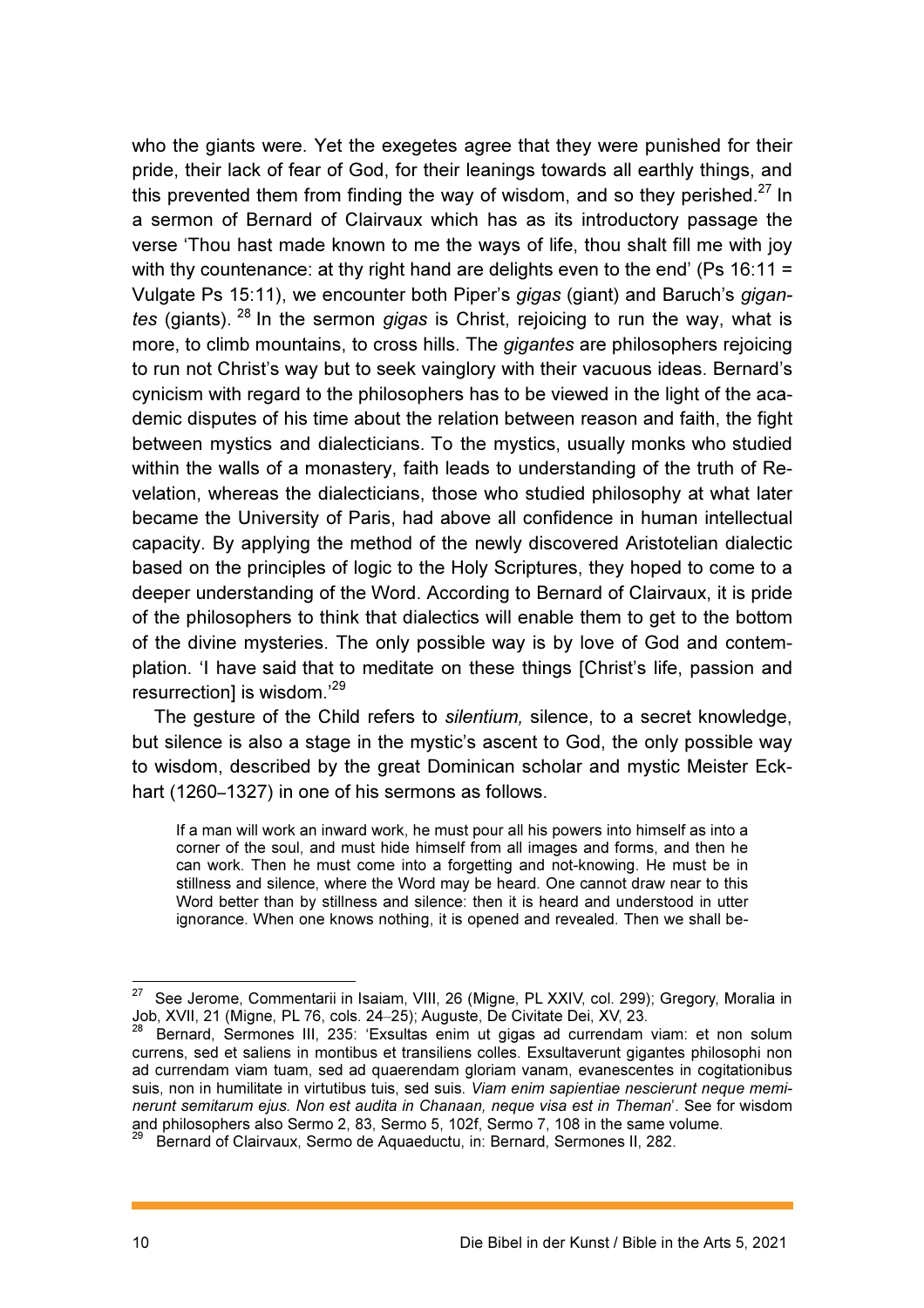come aware of the Divine Ignorance, and our knowledge will be ennobled and adorned with supernatural knowledge.

To obtain such an experience, to hear and understand the Word in utmost ignorance (in the state of forgetting and not-knowing), one needs exercise, according to Bonaventura in his Breviloquium, exercise of grace in the truths to believe, such as there are the articles of faith. $31$  For theological science in contrast to philosophical science is based on faith, the science of Scripture on the articles of faith which are the twelve foundations of the city, a reference to Revelation  $21:14.^{32}$ 

### 4. Conclusion

The painting from Wormeln presents Mary, the by God predestined immaculate recipient of the Word, the seat of Wisdom, as mediator, the door through which who believes in Christ may enter into the Kingdom of God. It was inspired by the teachings of Bernard of Clairvaux who in his famous homily on the Assumption mentioned above asserts that Christ's divinity renders him frightening to approach, hence 'the need of a mediator to the Mediator, and there is none more expedient for us than Mary', the merciful Mother of God. 'The woman set between the sun and the moon' is 'Mary between Christ and the church.' She is crowned with twelve stars by which we may understand 'twelve singular graces', Mary's prerogatives and virtues Bernard recommends to meditate upon and to imitate. He ends his sermon with the prayer:

Now, Mother of mercy, through this very affection of your most pure mind, the moon [the church], lying prone at your feet, sets you as a mediator between herself and the sun of justice [Christ] and supplicates you that in your light she may see light and win the grace of the Sun by your invocation, for he has loved you above all and honored you, clothing you with the garment of glory and placing the crown of beauty on your head. $3$ 

By meditating on Mary, her prerogatives and virtues one comes to Christ, the Mediator between God and man, by meditating on Christ, his birth, passion and resurrection, one comes to God, to Him 'Who is above all essence and knowledge',  $34$  to the beatific vision (seeing God face to face), and peace in the heavenly Jerusalem. The giant below the feet of the Virgin represents the fate of him who pretends that reason suffices to understand the mysteries of faith. He will not find the way of knowledge and will perish through his folly. 'Him the Lord chose not'.

 $\overline{a}$ 

<sup>&</sup>lt;sup>30</sup> Cited after Underhill, Mysticism, 319.

<sup>31</sup> Bonaventura, Opera, V, 260.

<sup>32</sup> Bonaventura, Opera, V, 476.

<sup>33</sup> Bernard, Sermons, 69.

<sup>34</sup> Bonaventura, The mind's road, 42.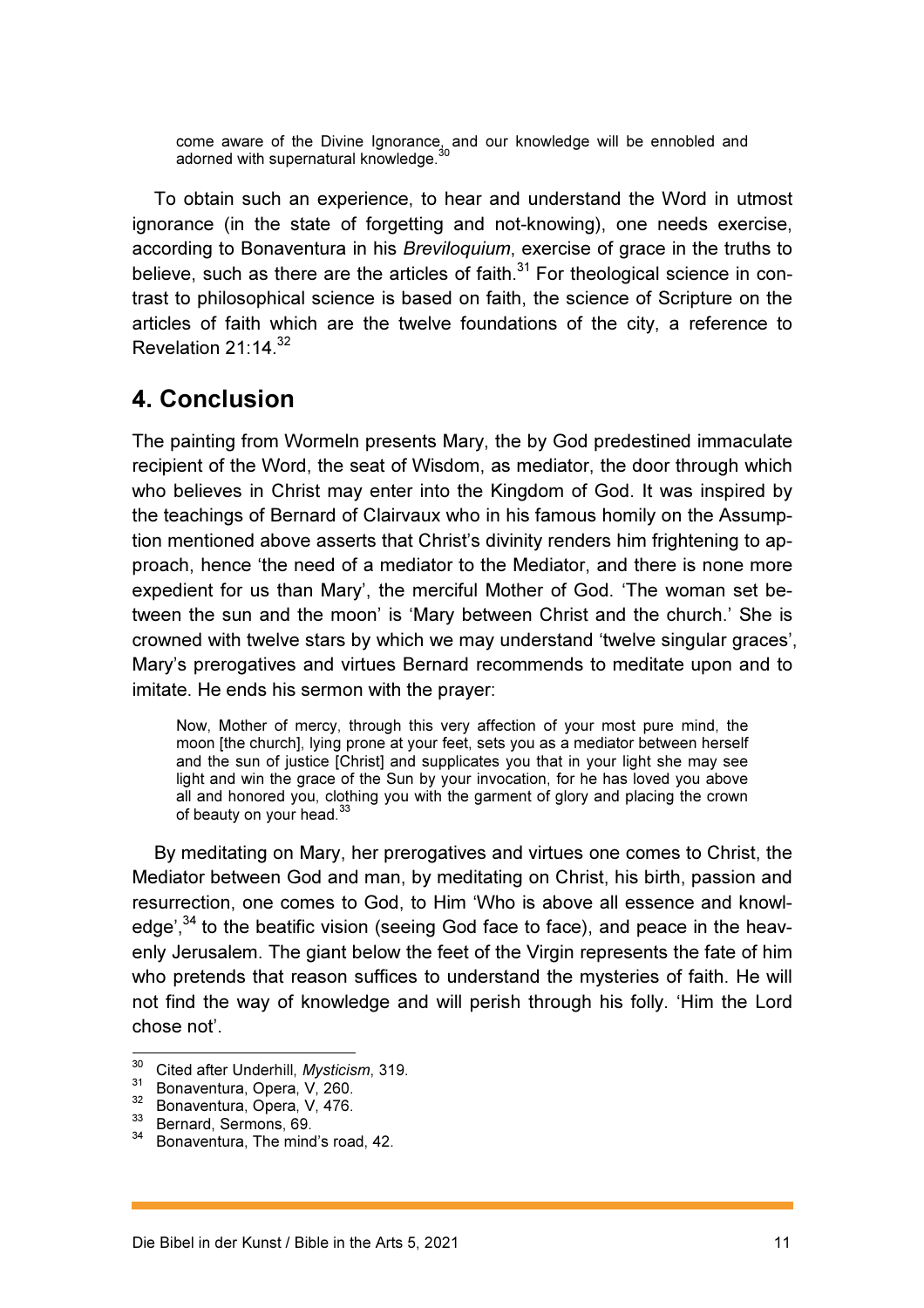## **Bibliography**

- Bernard of Clairvaux, Sermones, II, in: Sancti Bernardi Opera, Jean Leclercq / Henri M. Rochais (eds.), Vol. 5, 1968.
- Bernard of Clairvaux, Sermones, III, in: Sancti Bernardi Opera, Jean Leclercq / Henri M. Rochais (eds.), Vol. 6, part 2, 1970.
- Bernard of Clairvaux, Sermons for the Autumn Season (trans. Irene Edmonds / Marc A. Scott), 2016 https://muse.jhu.edu/book/46612.
- Bonaventura, The mind's road to God (trans. Georg Boas), 1953.
- Bonaventura, Opera omnia S. Bonaventurae, Vol. V, 1891.
- Eckhardt, Wolfgang, Maria als Thron Salomonis, in: Ausstellungskatalog, Die Westfälische Malerei des 14. Jahrhunderts, 1964, 77–81.
- Forsyth, Ilene H., The Throne of Wisdom: Wood Sculptures of the Madonna in Romanesque France, 1972.
- García Avilés, Alejandro, Alfonso X, Albumasar y la profecía del nacimiento de Cristo, Imafronte 8–9 (1992–1993), 189–200.
- Gerhardt, Christoph, Die tumba gygantis auf dem Wormelner Tafelbild "Maria als Thron Salomons", Westfälische Zeitschrift 142 (1992), 247–275.
- Migne, Jacques-Paul (ed.), Patrologia Cursus Completus. Series Latina, 1844–1855.
- Piper, Ferdinand, Maria als Thron Salomos und ihre Tugenden bei der Verkündigung, Zahn's Jahrbuch für Kunstwissenschaft 5 (1873), 97–137.
- Poppi, Antonino, The Gifts of the Holy Spirit according to Bonaventure (trans. Solanus M. Benfatti), The Dunwoodie Review 35 (2012), 154–172.
- Underhill, Evelyn, Mysticism, 1955.
- Wlosok, Antonie, Rollen Vergils im Mittelalter, 2008, 253–269, esp. 263–266. https://doi.org/10.1515/9783110196764.253 | Published online 16.04.2010.
- Wormald, Francis, The Throne of Solomon and St. Edward's Chair, in: Millard Meiss (ed.), De Artibus Opuscula XL (Essays in Honor of Erwin Panofsky), 1961, 532–539.